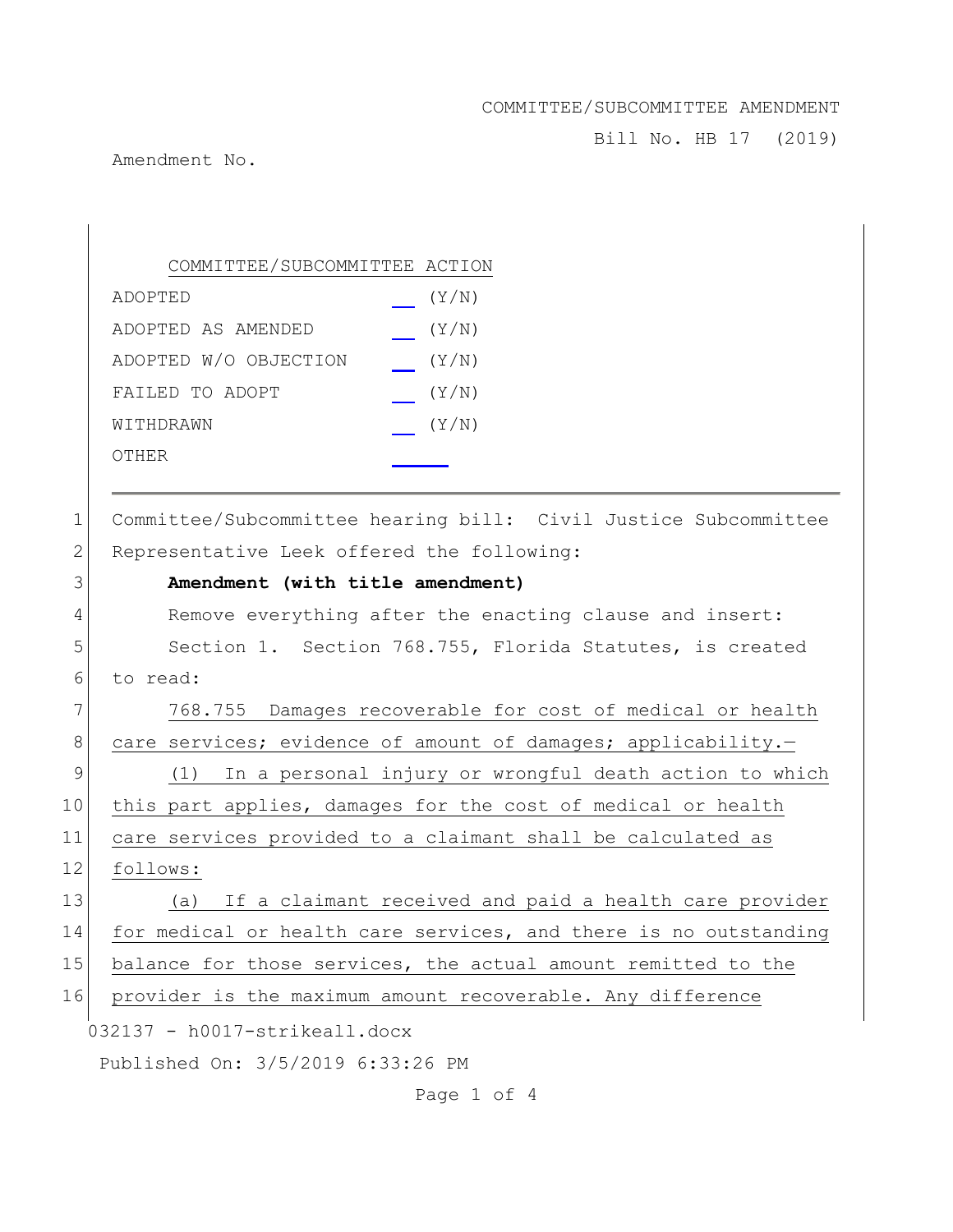Bill No. HB 17 (2019)

Amendment No.

17 between the amount originally billed by the provider and the 18 actual amount remitted to the provider is not recoverable or 19 admissible in evidence. 20 (b) If a claimant received medical or health care services 21 that were paid by a government program or private health 22 insurance for which there is no outstanding balance due to the 23 provider other than a copayment or deductible owed by the 24 claimant, the actual amount remitted to the provider by the 25 government program or private health insurance, plus any 26 copayment or deductible owed by the claimant, is the maximum 27 amount recoverable. Any difference between the amount originally 28 billed by the provider and the sum of the actual amount remitted 29 to the provider and the copayment or deductible owed by the 30 claimant is not recoverable or admissible in evidence. 31 (c) If a health care provider provided medical or health 32 care services to a claimant for which an outstanding balance is 33 due to the health care provider, and for claims asserted for 34 medical or health care services to be provided to the claimant  $35$  in the future, the maximum amount recoverable is the amount 36 accepted from Medicare in payment for such services by other 37 health care providers in the same geographic area. This 38 limitation also applies to any lien asserted for such services 39 in the action, with the exception of liens identified in 40 subsection (3).

032137 - h0017-strikeall.docx Published On: 3/5/2019 6:33:26 PM

Page 2 of 4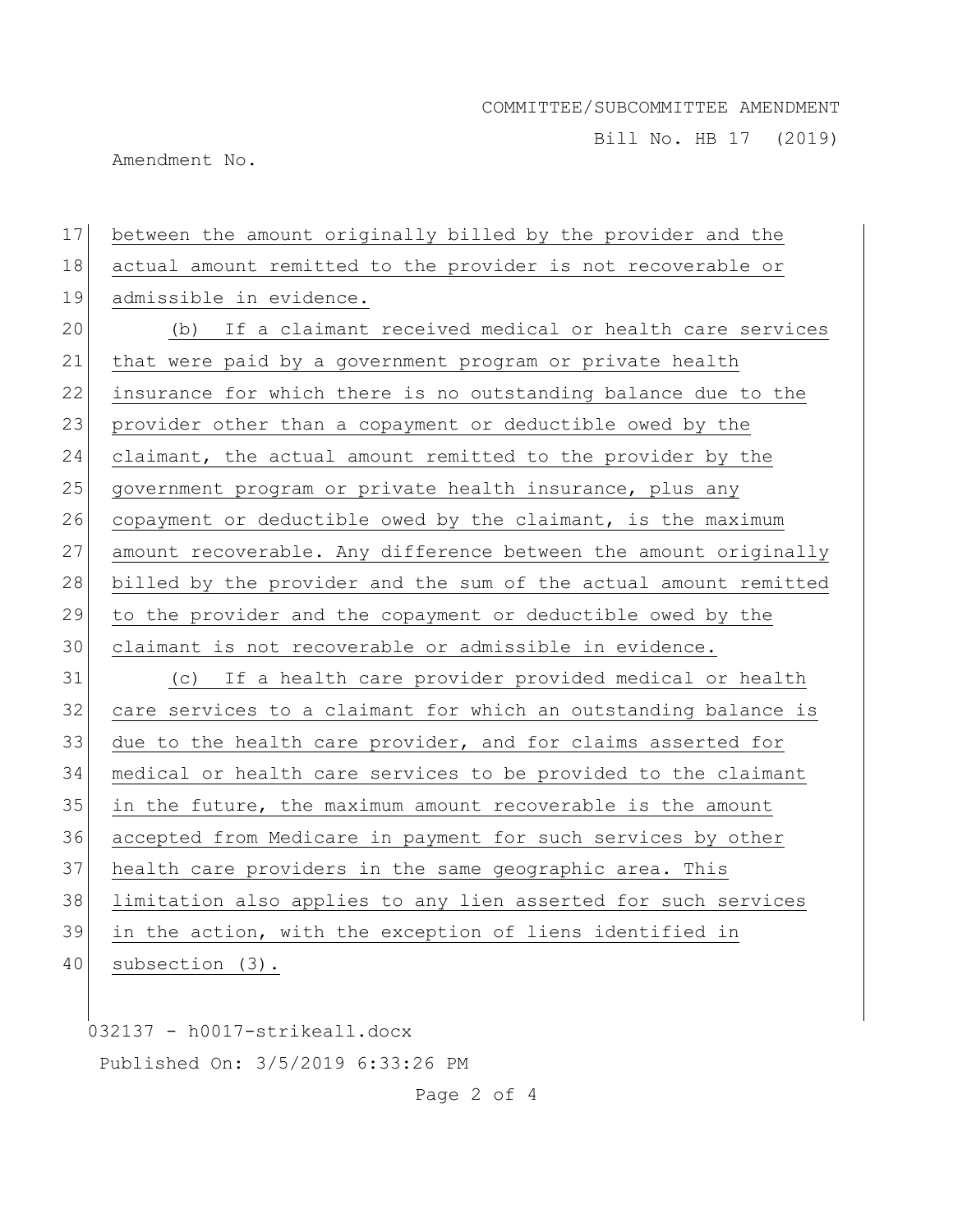Bill No. HB 17 (2019)

Amendment No.

| 41 | (2) An individual contract between a health care provider        |
|----|------------------------------------------------------------------|
| 42 | and an authorized insurer offering health insurance, as defined  |
| 43 | in s. 624.603, or health maintenance organization, as defined in |
| 44 | s. 641.19, is not subject to discovery or disclosure in an       |
| 45 | action under this part, and such information is not admissible   |
| 46 | in evidence in an action to which this part applies.             |
| 47 | (3) Notwithstanding this section, if a Medicaid managed          |
| 48 | care plan, Medicare, or a payor regulated under the Florida      |
| 49 | Insurance Code covered or is covering the cost of a claimant's   |
| 50 | medical or health care services and has given notice of its      |
| 51 | intent to assert a lien or subrogate a claim for past medical    |
| 52 | expenses in the action, the amount of the lien or subrogation    |
| 53 | claim, in addition to the amount of a copayment or deductible    |
| 54 | paid or payable by the claimant, is the maximum amount           |
| 55 | recoverable and admissible into evidence with respect to the     |
| 56 | covered medical or health care services.                         |
| 57 | (4) This section applies only to those actions for               |
| 58 | personal injury or wrongful death to which this part applies     |
| 59 | arising on or after July 1, 2019, and has no other application   |
| 60 | or effect regarding compensation paid to providers of medical or |
| 61 | health care services.                                            |
| 62 | Section 2. Section 768.82, Florida Statutes, is created to       |
| 63 | read:                                                            |
| 64 | 768.82 Limit on noneconomic damages.-                            |
|    |                                                                  |
|    | 032137 - h0017-strikeall.docx                                    |
|    | Published On: 3/5/2019 6:33:26 PM                                |

Page 3 of 4